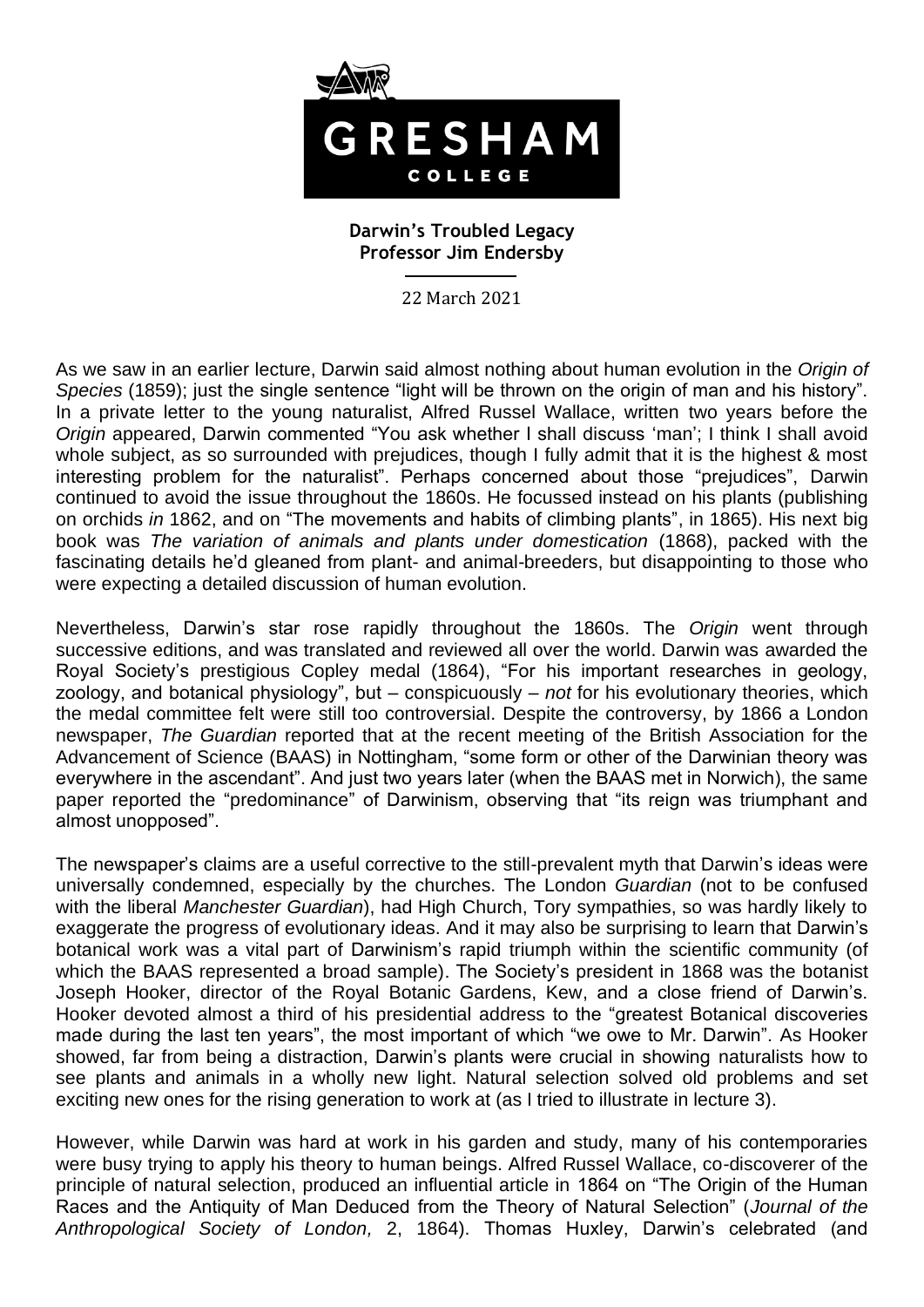pugnacious) defender, who was fresh from his battles over gorillas with Richard Owen (see lecture 2), published *Man's Place in Nature* in 1863, which further developed his argument that humans were unambiguously descended from ape-like creatures. And 1863 also saw Darwin's geological mentor, Charles Lyell, producing a new book on *The Antiquity of Man*, in which he tentatively endorsed Darwin's evolutionary theories. Each of these publications generated further debate, which ensured that by the end of the decade, the scientific world was eagerly waiting for Darwin himself to pronounce on the great question. But when *The Descent of Man* finally appeared – exactly 150 years ago – it was not the book that they had been expecting.

## The Sickening Peacock's Tail

Darwin once admitted that "The sight of a feather in a peacock's tail, whenever I gaze at it, makes me sick!" His nausea was prompted by the fact that his theory of natural selection seemed unable to explain how such an extravagant – but apparently useless – feature could have evolved. As he noted: "the long train of the peacock … must render them a more easy prey to any prowling tigercat than would otherwise be the case". How could natural selection, which depended on the struggle for *survival*, hope to explain features that not only did nothing to help birds survive, but might even hinder them? Darwin's proposed solution to this puzzle arose from the fact that peacocks, "display their attractions with elaborate care in the presence of the females," almost always "during the season of love", adding that "It is incredible that all this display should be purposeless".

Some of Darwin's fell0w-naturalists offered a simple solution to Darwin's problem: God made peacocks beautiful. God's benevolence and love for his creation filled it with beauty – from peacocks to orchids (see lecture 3) – to delight us and demonstrate his love for us. However, Darwin aimed to produce a fully naturalistic explanation of the variety of life on earth. He did not deny the possibility that God existed (indeed, he went out of his way to avoid offending those who believed), but he was convinced that God could play no role in a *scientific* explanation. So he offered an alternative explanation: the peacock's tail must be a sexual ornament. It had evolved because there were random variations in the tails of the peacock's ancestors – and similar random variations among the proto-peahen females' preferences. Perhaps the females were attracted to big tails because they were usually attached to large and vigorous males, or their preference could have been completely arbitrary – the effect would have been the same in either case. The bigtailed males would have mated with the big-tail fancying females, producing a large number of offspring, who would inherit either their father's large tail or their mother's preference for large tails. If the big-tailed males mated early and often enough, it wouldn't matter if prowling tiger cats devoured them before they reached a ripe old age. The rules of sexual selection's game were simple: life fast, die young (if you have to), but leave a good looking body of big-tailed sons, or bigtailed fancying daughters. If Darwin was right, the result would be a kind of runaway selection, which explained the extravagant structure of the modern peacock.

Darwin had first outlined this idea in the *Origin of Species*, which had included a chapter on sexual selection, but sexual selection had been overshadowed by the attention paid to natural selection. When Darwin finally tackled human origins in the *Descent of Man* (1871), his contemporaries were somewhat surprised to discover that while human evolution was supposed to be the book's main subject, it was sexual selection that really dominated. Darwin used combat between males and choice on the part of females to explain structures, such as the peacock's tail, that seemed inexplicable by natural selection. Darwin recognised that any structure (or instinct) that increased an organism's chances of mating – and thus reproducing – would be inherited, and become both more common and more pronounced in successive generations.

Darwin used his theory to make various connections between human and non-human animals. For example, he noted that human breeders could "give beauty, according to his standard of taste" to the birds they kept by selecting those they found most attractive. And "so it appears that in a state of nature female birds, by having long selected the more attractive males, have added to their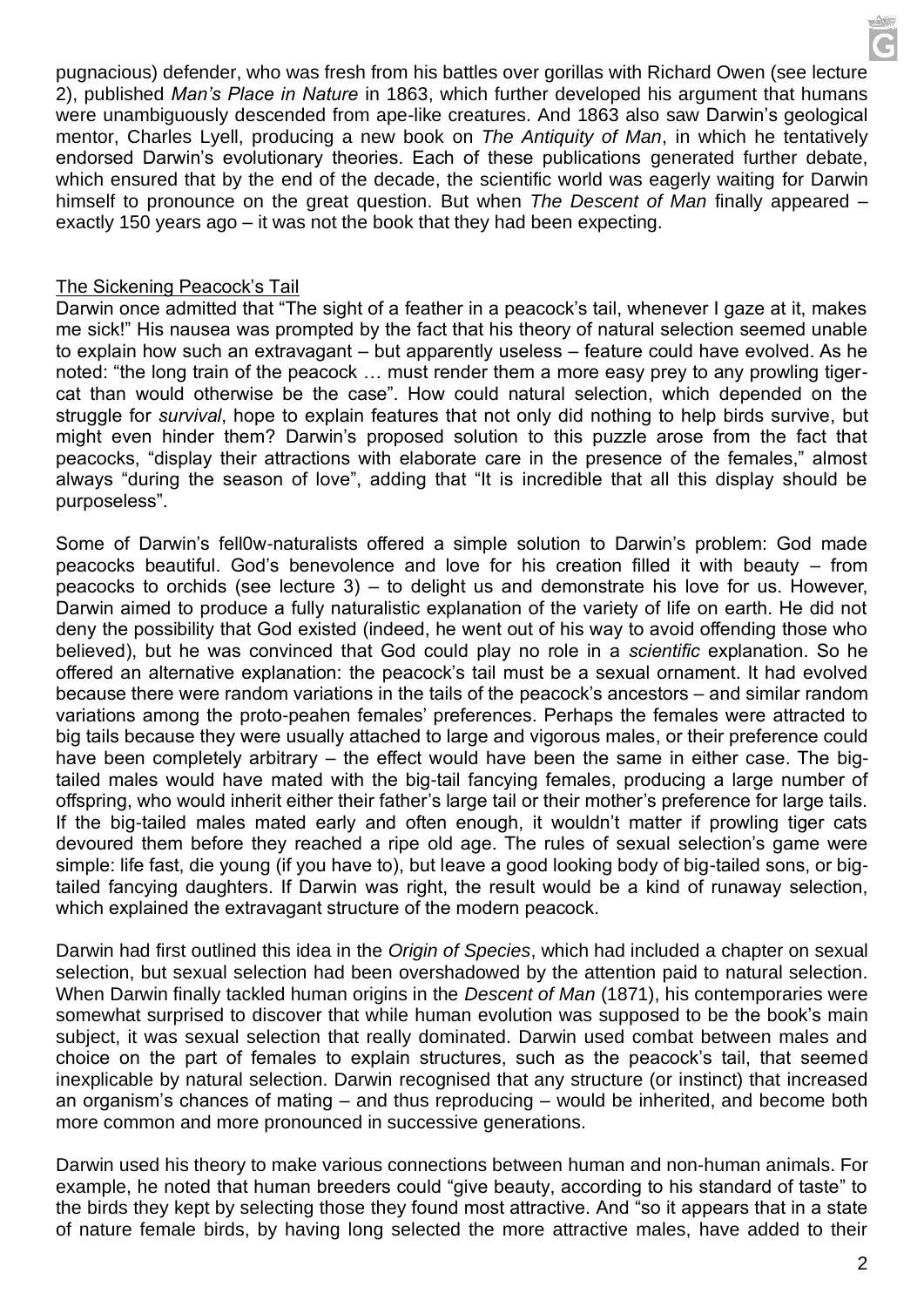beauty". It was the choosy female pea-hens who shaped the peacock's tails, and Darwin admitted that this claim would seem to imply "powers of discrimination and taste on the part of the female which will at first appear extremely improbable", yet he hoped to show "that this is not the case".

Darwin made repeated links between human and animal behaviours, to show that what was true for peacocks would also be true for people. Perhaps the most vivid example is a passage where Darwin seems suddenly to writing a kind of science fiction. If his readers doubted that female birds feel "a preference for particular males", he suggested that they try to place themselves "in imagination" in the bird's position:

*"If an inhabitant of another planet were to behold a number of young rustics at a fair, courting and quarrelling over a pretty girl, like birds at one of their places of assemblage, he would be able to infer that she had the power of choice only by observing the eagerness of the wooers to please her, and to display their finery."*

– the visiting alien would have no way of understanding the 'young rustics' states of mind, being ignorant of their language and culture, but Darwin believed that his imaginary alien would still have concluded that the "pretty girl" being courted was able to choose between her suitors. And so, by analogy, the human naturalist must reach the same conclusion about birds; the male proposes, the female disposes – otherwise all that displaying would be "purposeless".

Reading Darwin's comments on courtship today, it is impossible not to notice that some very Victorian assumptions shaped his understanding of what he saw. In every species, he argued, "it is the males that fight together and sedulously display their charms before the females; and those which are victorious transmit their superiority to their male offspring". All the females can do is choose, because females were (according to Darwin) naturally "coy, and may often be seen endeavouring for a long time to escape from the male. Every one who has attended to the habits of animals will be able to call to mind instances of this kind".

These supposedly natural differences between male and female animals were equally apparent in the human sexes (unsurprisingly, since Darwin used his assumptions about human gender roles as a basis for understanding non-human animals). Nevertheless, Darwin asserted that biological differences between the sexes explained many things about human society:

*"The chief distinction in the intellectual powers of the two sexes is shewn by man attaining to a higher eminence, in whatever he takes up, than woman can attain—whether requiring deep thought, reason, or imagination, or merely the use of the senses and hands. If two* lists were made of the most eminent men and women in poetry, painting, sculpture, *music,—comprising composition and performance, history, science, and philosophy, with half-a-dozen names under each subject, the two lists would not bear comparison."*

In Darwin's view, this inequality did not result from any sort of social or cultural discrimination, but simply reflected the biological fact that "Man is more courageous, pugnacious, and energetic than woman, and has a more inventive genius". In short, "man has ultimately become superior to woman". (Indeed, he argued that it was lucky that human intelligence was inherited equally from both parents, "otherwise it is probable that man would have become as superior in mental endowment to woman, as the peacock is in ornamental plumage to the peahen".)

As we saw in the first lecture, Darwin lived in the world's first industrialised capitalist economy. Britain was being propelled rapidly into the future by the remorseless engine of competition. As Darwin reckoned up the profits on the railway shares he owned (and enjoyed the wealth his wife Emma had inherited from her industrialist grandfather, Josiah Wedgwood), it seemed indisputable that competition led to progress. The most efficient companies, who made the best products, thrived and dominated, just as the most advanced countries – with Britain in the lead – were spreading their power and influence across the globe. The same pattern of competition leading to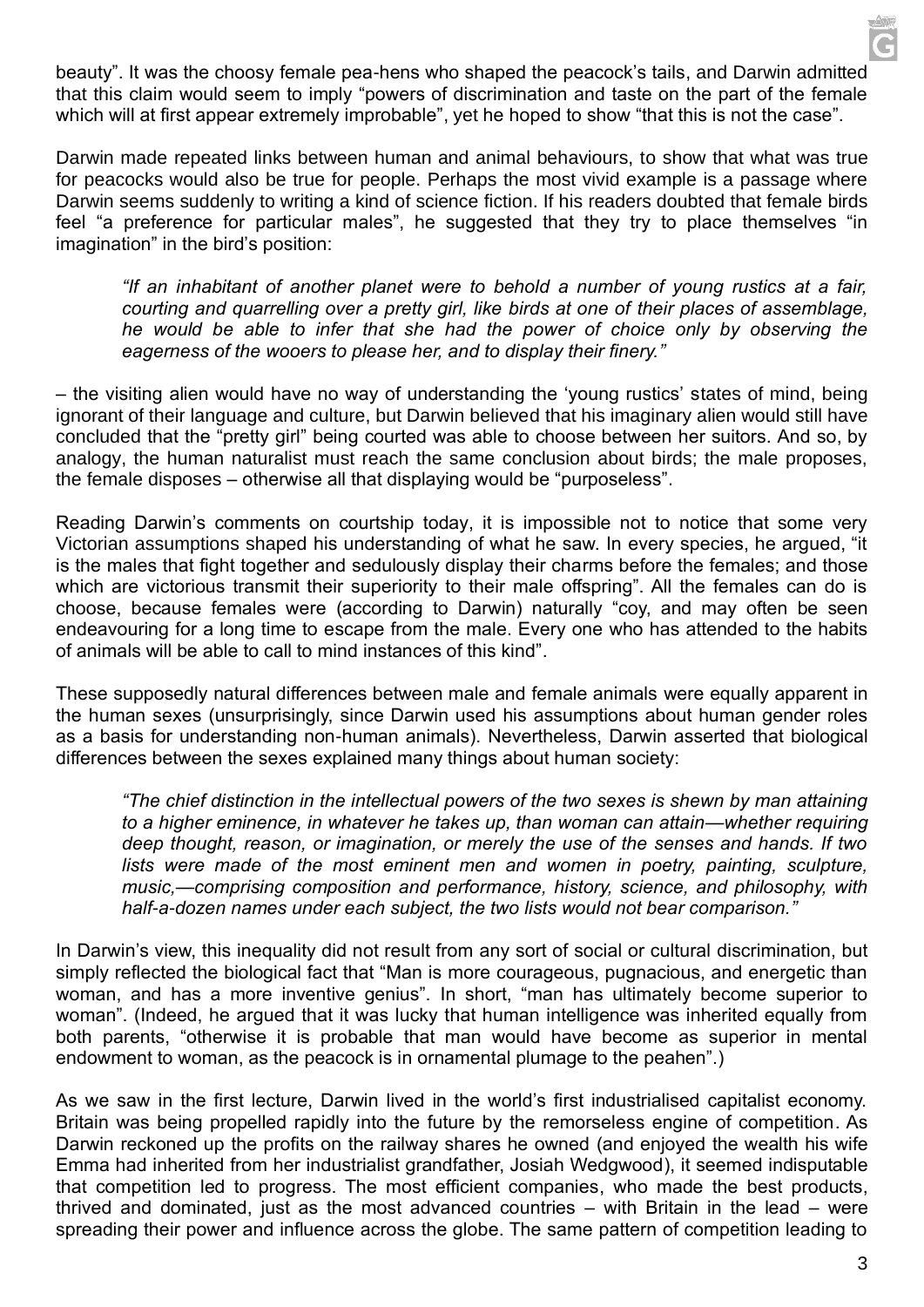progress was, he believed, apparent in every aspect of life. Males dominated human societies because "Man is the rival of other men; he delights in competition, and this leads to ambition". Darwin acknowledged that male ambition "passes too easily into selfishness", which was an "unfortunate birthright" – yet seemed a price worth paying for the wonderful progress he saw all around him. Men were highly competitive, which ensured the strongest and most intelligent rose to power, as captains either of armies or industries. Meanwhile, among women, it was "the powers of intuition, of rapid perception, and perhaps of imitation, are more strongly marked than in man". This might seem to redress the earlier sexist assumptions (at least very slightly), but Darwin commented that these, characteristically feminine, "faculties are characteristic of the lower races, and therefore of a past and lower state of civilisation".

Depressingly, the comparison between women and "lower races" was not an unfortunate slip – the whole argument of the *Descent* was built not just on the assumption that women were inferior to men, but also that some varieties of people – races, as Darwin called them – were equally inferior. And in both cases, the inferiority was at root biological. Darwin explained in his book's introduction that he had three purposes: firstly, to consider whether humans were "descended from some preexisting form". Of course, Darwin had no doubts on that score and summarised the kinds of evidence that his friends had been accumulating over the previous decade. In fact, the arguments he offered to show that humans were descended from apes were rather too familiar by 1871 (and some reviews expressed a degree of disappointment as a result). However, Darwin believed his book's key value was to consider *how* people had evolved. That was its second goal and natural selection was, of course, a key part of the explanation. But sexual selection was even more important, particularly when it came to the *Descent*'s third topic: "the value of the differences between the so-called races of man". Darwin was concerned not merely to explain how humans had become so varied, but also explain why some of those varieties were – as he and his contemporaries assumed – more advanced than others.

# The Brains Of "Savages"

Modern readers are sometimes taken aback when they notice the subtitle of Darwin's most famous book, *On the Origin of Species*: "or, the preservation of favoured races in the struggle for existence". And some of Darwin's modern fans – eager to defend their hero from accusations of racism – will quickly explain that in Darwin's day "races" referred to what we would now call varieties of plants or animals. That certainly was one meaning of "race" in Victorian Britain, but it was not the only one. For Darwin, as for the vast majority of his contemporaries, "race" meant a variety of people, usually distinguished from other varieties of people not by the contents of their characters, but by the colour of their skins.

As we saw in the third lecture, Darwin's botanical books tried to bridge the gap between plants and animals, by 'exalting' the plants and celebrating their many unexpected abilities. The *Descent* tackled the much more vexed problem of bridging the gap between humans and the rest of the animal kingdom. Darwin exalted various animals, by showing that they possessed not only intelligence, but the rudiments of qualities such as courage and morality, which had been assumed to be uniquely human. Intelligence was perhaps the most important of these qualities, since Darwin, like most of his contemporaries, believed that the human brain was what made us so different from our closest relatives, the apes. As he commented in the *Descent*, "No one, I presume, doubts that the large size of the brain in man, relatively to his body, in comparison with that of the gorilla or orang, is closely connected with his higher mental powers". The big human brain explained what Darwin called our "god-like intellect", endowing people with abilities which, at the time, it was thought no animal possessed, notably language and the ability to make tools. (More recent studies have shown that neither of these is actually unique to humans, or indeed to primates.) The distinctive accomplishments of our species – everything from music, art and architecture to great scientific theories – were all the result of our sheer, intellectual horsepower.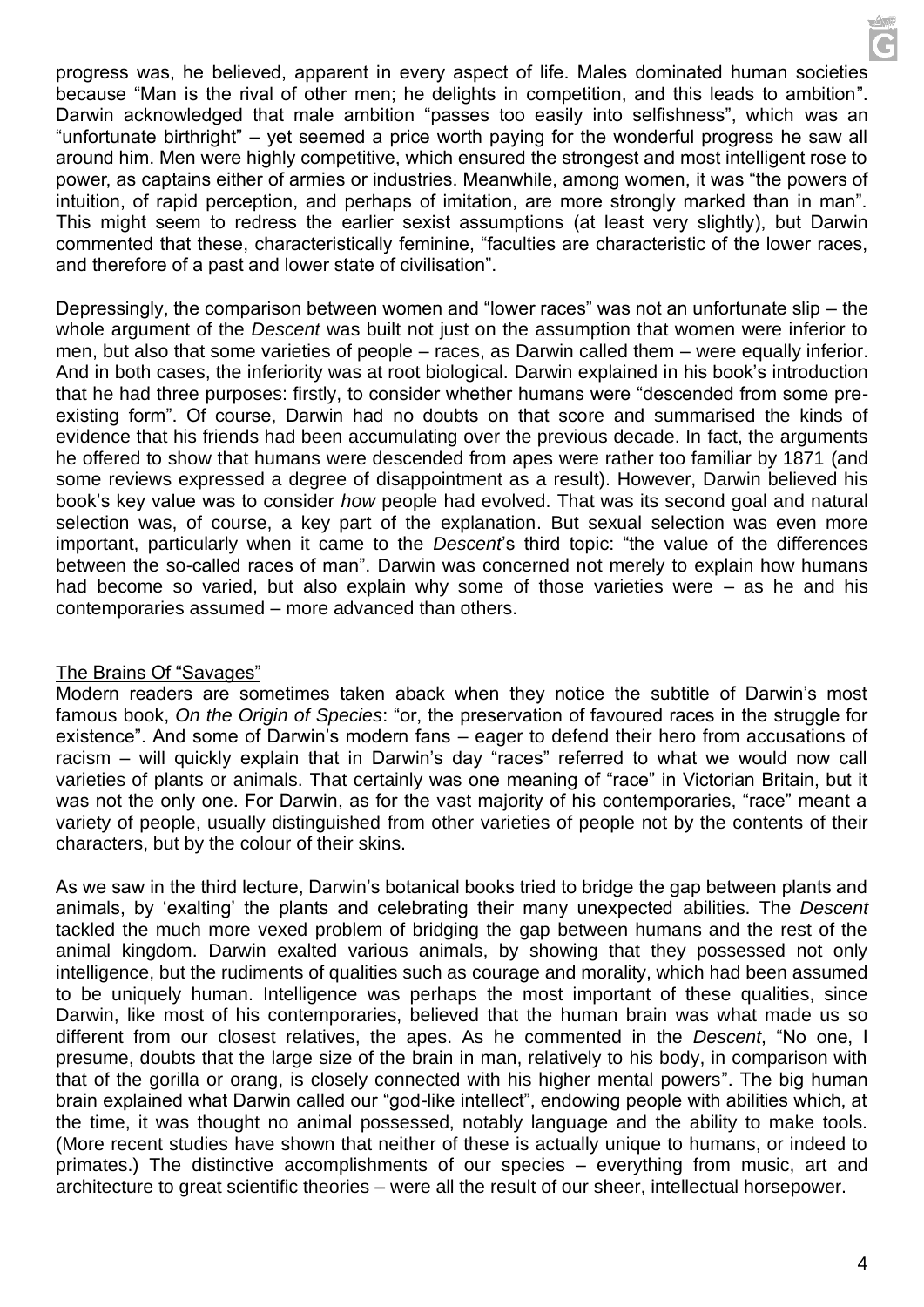However, the difference between humans and apes was also a problem for Darwin. Such an apparently large gap might imply that an almost miraculous change had occurred. Darwin was horrified when Alfred Russel Wallace, the co-discoverer of natural selection, announced that the human brain was literally miraculous, some form of supernatural or divine intervention was the only possible explanation for its existence. In 1869, Wallace used the pages of the prestigious *Quarterly Review* to ask (in the racist terms that were typical of his times) how natural selection could possibly explain why those he called savages possessed brains that were only slightly "inferior to that of the average members of our learned societies". How could the "higher moral faculties" or "refined emotion" help the survival of such supposedly primitive people? Since their brains seemed over-powered for their survival needs, Wallace believed that natural selection should "only have endowed the savage with a brain a little superior to that of an ape". Nor could Wallace understand how sophisticated human speech could have been "useful to the lowest class of savages". In Wallace's view, these anomalies were "evidence of a Power which has guided the action of [evolution's] laws in definite directions and for special ends". It was time to accept that "an Overruling Intelligence has watched over the action of those laws", which he and Darwin had discovered. When he wrote to Darwin to forewarn him about what was coming in the *Quarterly*, Darwin responded in horror, "I hope you have not murdered too completely your own & my child".

Wallace's suggestion that only divine intervention could explain human intelligence was, for Darwin, just another version of the problem of the peacock's tail. Because the human brain seemed to extravagantly exceed the requirements of mere survival, it could also be claimed as evidence of divine design. And Darwin addressed the problem Wallace had posed with the same tool he had used previously: sexual selection.

Of course, Darwin argued that natural selection played a key role in explaining human evolution. He pointed out that the lives of our earliest ancestors would (like those of modern hunter gatherers), have posed numerous challenges best solved with brains. The value of early discoveries such as fire proved that the human intellect would have been invaluable to our survival, (so Darwin commented that "I cannot, therefore, understand how it is that Mr. Wallace maintains, that 'natural selection could only have endowed the savage with a brain a little superior to that of an ape'"). However, sexual selection also played a central role in explaining, for example, how such seemingly uniquely human behaviours as composing music had evolved. After cataloguing the variety of sounds and songs that animals produce, usually as part of their courtship rituals, Darwin then traced – in his typical style – what he saw as a scale of increasing sophistication across a series of ever-more complex organisms, culminating in humans. He concluded that:

*"All these facts with respect to music become to a certain extent intelligible if we may assume that musical tones and rhythm were used by the half-human progenitors of man, during the season of courtship, when animals of all kinds are excited by the strongest passions."*

And since, poetry "may be considered as the offspring of song", the whole of literature could be traced to the same root. As a result, when an "impassioned orator, bard, or musician" used their skills to excite "the strongest emotions in his hearers", he "little suspects that he uses the same means by which, at an extremely remote period, his half-human ancestors aroused each other's ardent passions, during their mutual courtship and rivalry". And of course, the fact that Darwin assumed that the orator or musician had been "he" for millions of years explained why his two lists of "the most eminent men and women in poetry, painting, sculpture, music" would "not bear comparison". The most exalted of human accomplishments were simply the end result of thousands of generations of men showing off to impress women. Human music and art excelled that of apes or birds because of the relentless competition between men to produce the best statue, painting, poem or symphony – to flourish their peacock's tails.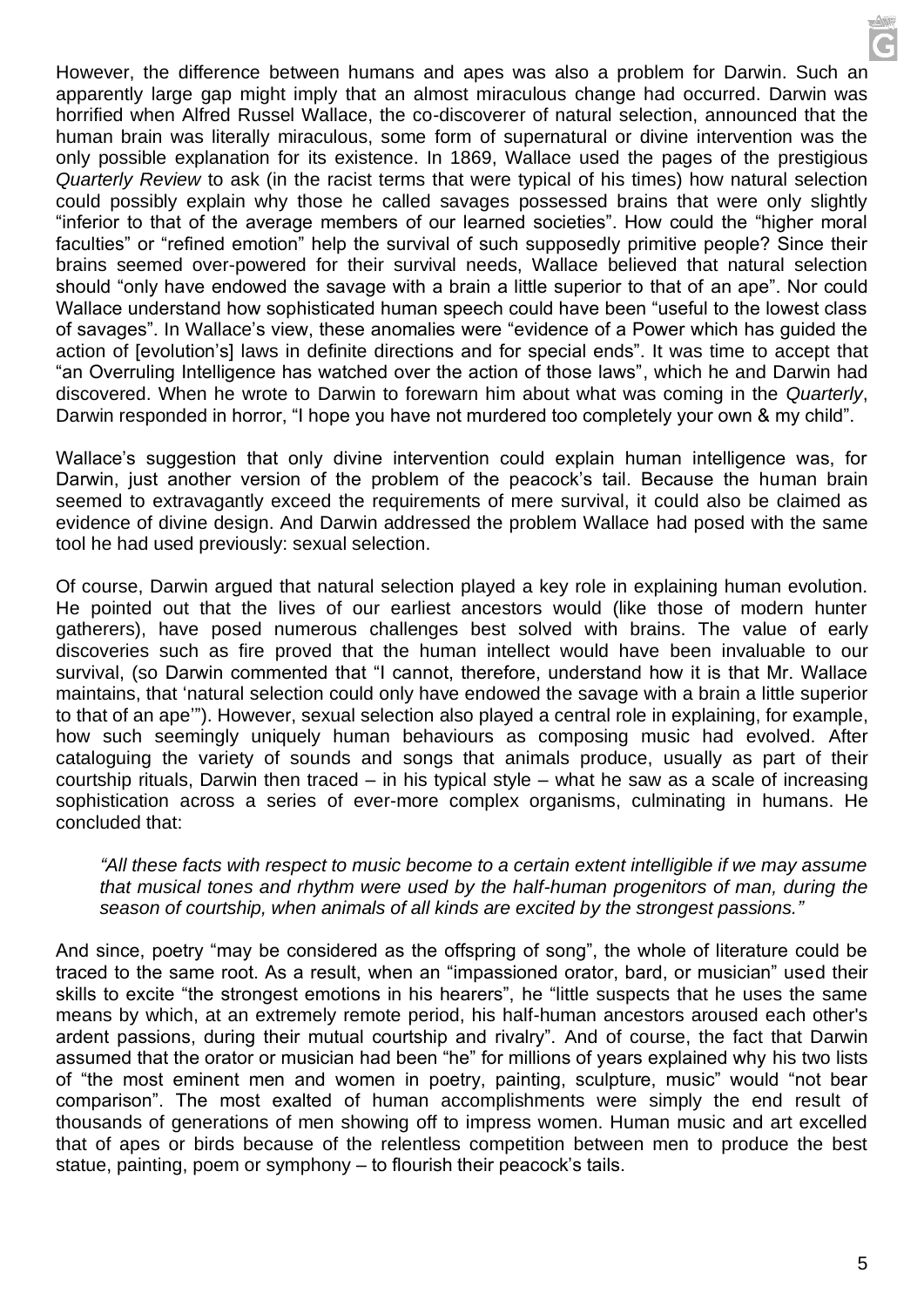

#### Favoured Races

Not only did Darwin use sexual selection to explain the origins of even the most apparently advanced aspects of human culture, he also used it to explain the origins of human races themselves. Human aesthetic preferences varied, just as the pea-hen's ancestors has exhibited varied taste in tails. And Darwin assumed that humanity's ancestors showed similar random variations in their tastes. But, of course, aesthetic preferences do not fossilise (and in fact very few human fossils of any kind had been discovered when he was writing), so Darwin suggested that a study of "the habits of existing semi-civilised and savage nations" was a form of time-travel. The lives of such people were assumed by most anthropologists to provide a glimpse of what our ancestors' lives must have been like.

Darwin noted that Europeans were often repelled by the "hideous ornaments and the equally hideous music admired by most savages", but these differences proved that the aesthetic sense did indeed vary widely.

*"If it can be shewn that the men of different races prefer women having certain characteristics, or conversely that the women prefer certain men, we have then to enquire whether such choice, continued during many generations, would produce any sensible effect on the race."*

After pages of pages of rather sketchy, often anecdotal, evidence, Darwin concluded that sexual selection had indeed produced such changes. That was ultimately why people's appearances and behaviours varied so much across different parts of the world. Racial differences were, for Darwin, just another kind of peacock's tail because most of these dissimilarities seemed to offer no survival benefits. There was some slight evidence to suggest that darker-skinned people were more commonly found in hot countries, perhaps because their colouration gave them some protection from sunburn. But Darwin knew that the Aborigines of Tasmania, whose climate is no hotter than Britain's, had skins as dark as any Africans. And most of the features that Victorian naturalists used to distinguish races lacked even this kind of threadbare explanation. Once again, natural selection seemed to fail – and once again, Darwin used sexual selection to solve the problem.

Darwin argued that in what he called savage cultures, the "strongest and most vigorous men" would use their physical strength and mental acuity to become chiefs. Like most of his fellow white monogamists, Darwin assumed that marriage was an advanced trait and our earlier ancestors would have been polygamous. As a result, their chiefs would have had their pick of the most attractive women. But there was no global standard of attractiveness; the women chosen would have been those who appealed to each chief's idiosyncratic idea of beauty. The chief – being wealthy – would have the resources to successfully raise many more offspring than his less successful competitors, each of whom would (like the peacock's ancestors) inherit their parents' mental and physical characters, including their sense of beauty and whatever physical characters satisfied that taste. If, for example (and Darwin used this precise example) a chief liked women with large buttocks, that would ensure that within his tribe, female buttocks would become ever more pronounced over successive generations – as they seemed to have done among some African peoples. And so, Darwin concluded, "after the lapse of many generations" the chief's taste in women would "modify to a certain extent the character of the tribe".

Despite lots of criticisms, the *Descent* was such a success that Darwin was able to produce a revised second in 1874. Many reviewers (and even some of Darwin's friends and supporters) had struggled to fully understand the complex arguments that Darwin used to connect human evolution with sexual selection. Since the book had originally been two bulky volumes, Wallace suggested that Darwin should split it into two different books: one on sexual selection and one on human evolution. Darwin not only rejected this plan, he combined the two volumes into a single, massive 500-page tome; an unwieldy embodiment of his conviction that sexual selection was the key to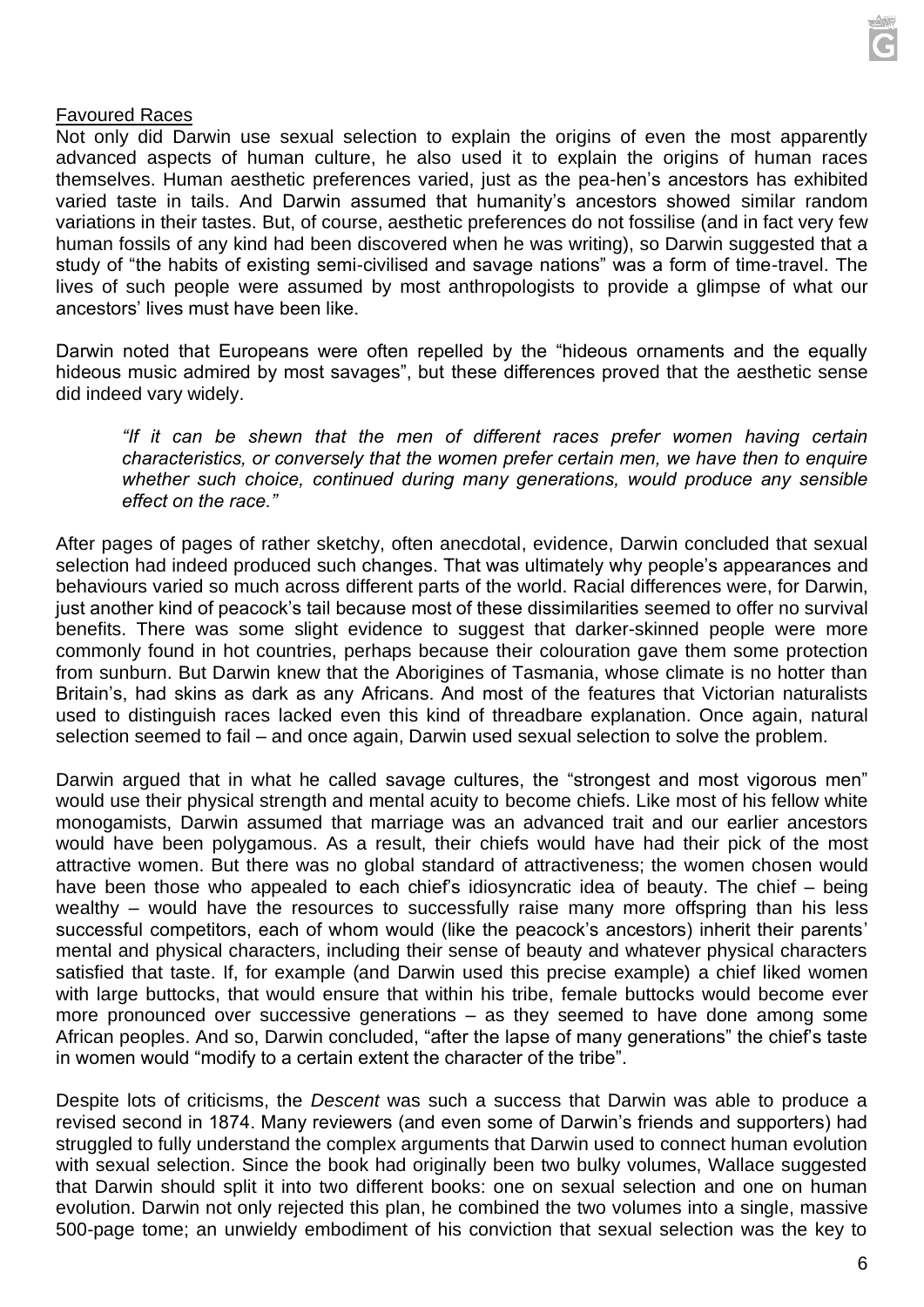fully understanding human evolution. He introduced the new edition by explaining that he had "endeavoured to profit by the fiery ordeal through which the book has passed", by responding to "all the criticisms which seem to me sound", in particular by making corrections and adding new evidence.

One of the ways Darwin responded was to make his second edition a little more racist than the first had been. For example, as noted above, Darwin had acknowledged in the first edition that readers might doubt that females (of any species) possessed the "powers of discrimination and taste" upon which sexual selection relied. (This scepticism, as Erika Milam has shown, lasted well into the twentieth century and shaped a lot of later biologists' thinking.) Darwin hoped "to shew that the females actually have these powers". In the second edition he tried to make this claim more plausible:

*"When, however, it is said that the lower animals have a sense of beauty, it must not be supposed that such sense is comparable with that of a cultivated man, with his multiform and complex associated ideas. A more just comparison would be between the taste for the beautiful in animals, and that in the lowest savages, who admire and deck themselves with any brilliant, glittering, or curious object."*

(Incidentally, that phrase – "lowest savage" – occurs almost twice as often in the second edition as in the first.) As Evelleen Richards has shown, Darwin tried to bridge the gap between humans and the other animals by showing that some varieties of people were scarcely human at all. Those he called the "lowest savages" were even less moral, intelligent, compassionate or discriminating than many animals. And Darwin's main motivation for this strategy was to undermine Wallace's argument that the human mind required a supernatural explanation – the smaller the gap between human and animal, the less need for Wallace's "Overruling Intelligence".

However, there was more to Darwin's racism than undermining Wallace's arguments. Darwin had first encountered people he considered savages when the *Beagle* visited Tierra del Fuego. In the conclusion to the *Descent*, he wrote that the "astonishment which I felt on first seeing a party of Fuegians on a wild and broken shore will never be forgotten by me, for the reflection at once rushed into my mind—such were our ancestors". His description of them makes it clear that they filled him with visceral dislike and fear:

*"These men were absolutely naked and bedaubed with paint, their long hair was tangled, their mouths frothed with excitement, and their expression was wild, startled, and distrustful. They possessed hardly any arts, and like wild animals lived on what they could catch; they had no government, and were merciless to every one not of their own small tribe. He who has seen a savage in his native land will not feel much shame, if forced to acknowledge that the blood of some more humble creature flows in his veins."*

And Darwin went on to make it clear that he much prefers to admit that he was descended from some brave baboon than from "a savage who delights to torture his enemies, offers up bloody sacrifices, practises infanticide without remorse, treats his wives like slaves, knows no decency, and is haunted by the grossest superstitions".

Given Darwin's response to the Fuegians it is unsurprising  $-$  however shocking  $-$  to read passages like this in the *Descent: "*At some future period, not very distant as measured by centuries, the civilised races of man will almost certainly exterminate and replace throughout the world the savage races". Especially shocking since Darwin made it clear that the supposed progress of humanity had resulted from the fact that "civilised nations are everywhere supplanting barbarous nations".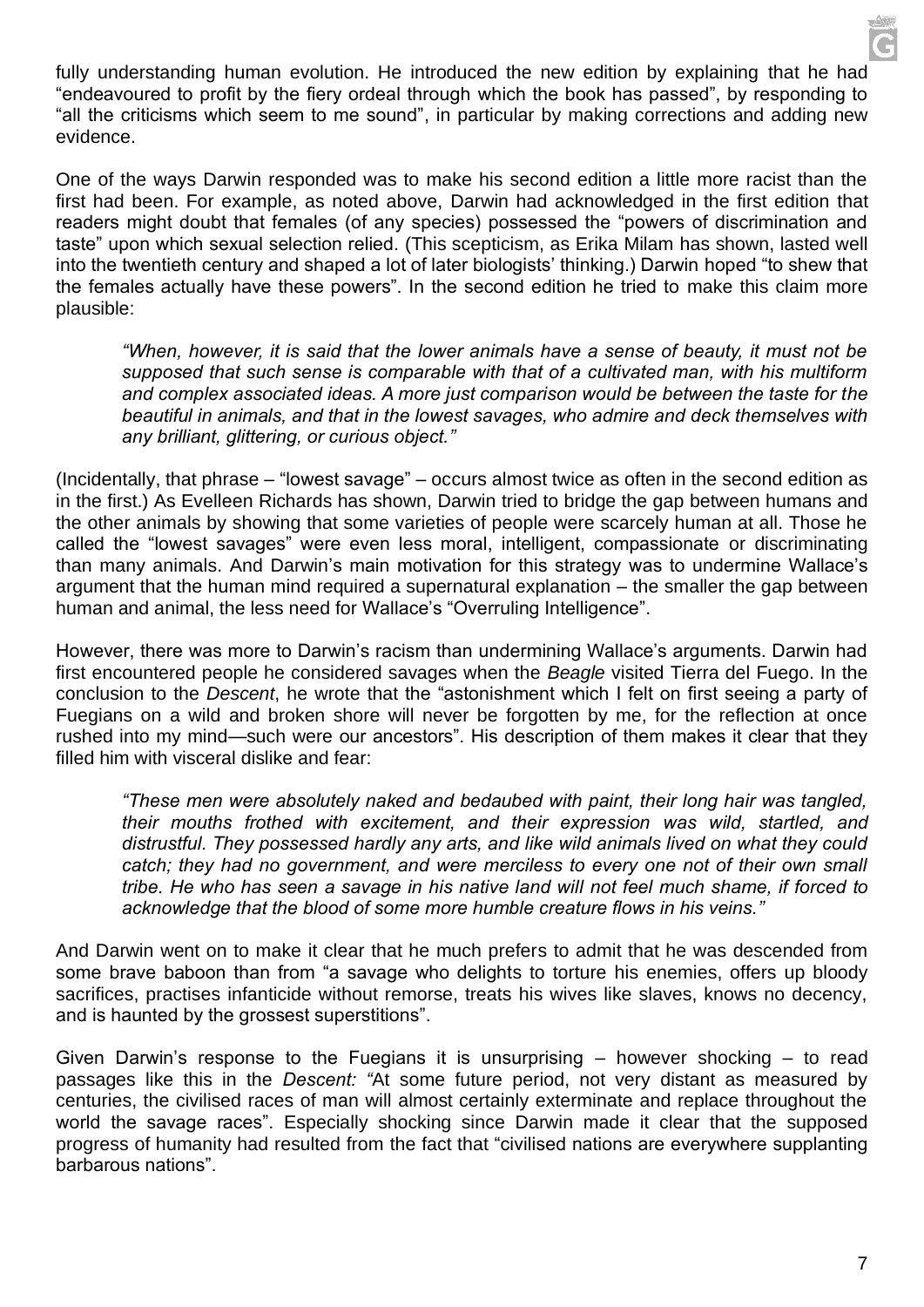## Conclusion: Pulling Down Darwin's Statues?

In the first of these lectures, I asked whether perhaps the time had come to pull down Darwin's statues. The endless celebration of dead, white men (at the expense of all other kinds of people) is problematic in itself, but when the dead white man has been expressing the kinds of opinions Darwin did, surely we shouldn't be celebrating him?

However, I want to offer a slightly different conclusion to the series. Darwin was a racist – there is simply no other word to describe him. And because he remains such an important figure to modern science (and particularly because evolution is still the focus of both political and religious opposition), many of Darwin's modern admirers are deeply embarrassed by his racism – and we should be. One response to his views is simply to say that they were 'of their time'; however repellent we find them, we need to accept that Darwin's views were similar to those of most other white people in his day. There is some truth in this view. Most Victorians thought they were superior to those of other races, making it acceptable to colonise their countries. (Just as most accepted that a woman could neither vote nor deny her husband's demands for sex; that small children should be working long hours in factories, coal mines or sweeping chimneys; and that animals could be casually tortured to death to entertain people.) What is often difficult for Darwin's modern admirers to accept is that for Darwin, as for the vast majority of his contemporaries, inequality between races and the sexes was not a conclusion that could be supported or attacked with evidence, but one of the indisputable facts that science had to explain. The idea that such differences were purely cultural or social, and therefore not susceptible to biological explanation, was – almost literally – unthinkable to most people in the nineteenth century (including most women).

However, not every Victorian accepted these assumptions. For example, Wallace – despite sharing many of the common prejudices of his time – expressed far more admiration for indigenous peoples than Darwin did. Wallace once wrote that the "more I see of uncivilized people, the better I think of human nature on the whole, and the essential differences between socalled civilized and savage man seem to disappear". Wallace was also a socialist and as he aged became increasing committed to women's rights. It is thanks in part to those rare Victorians who rejected typical Victorian values, that the world has – thankfully – come a long way in the last 150 years.

It would be nice to put Darwin himself on the side of the angels, and we can certainly argue that – even if he was more racist than Wallace, he was better than some of his contemporaries. In the 1860s, the leader of Britain's anthropologists, James Hunt, argued that slavery was entirely justified, because people of African-descent were too irredeemably backward to be anything but slaves. Hunt's views may have been extreme, but they were sufficiently similar to those of his fellow men of science to ensure that he was elected to the presidency of London's Anthropological Society. By contrast, Darwin was a passionate, lifelong opponent of slavery, who described its brutality with horror after witnessing its realities in some of the South American countries which the *Beagle* visited. While Darwin was at work on the *Descent*, in 1865, the British Governor of Jamaica, Edward John Eyre, brutally suppressed an uprising of the island's former slaves, killing over 4oo of them in the process. Hunt expressed his "intense admiration" for Eyre and joined those who called him a hero, who had prevented a massacre of white people. By contrast, Darwin joined those who campaigned publicly for Eyre to prosecuted for his vicious excesses. Other examples could be offered, yet a few well-intentioned statements don't erase the harm done by the kinds of claims made in the *Descent*. In any case, I would argue that Darwin's personal beliefs are of little interest to historians; we should be more concerned with what he wrote and its impact on those who read it. It is precisely because Darwin was – and is still – so widely read, and so influential, that we cannot simply ignore the more disturbing aspects of his legacy.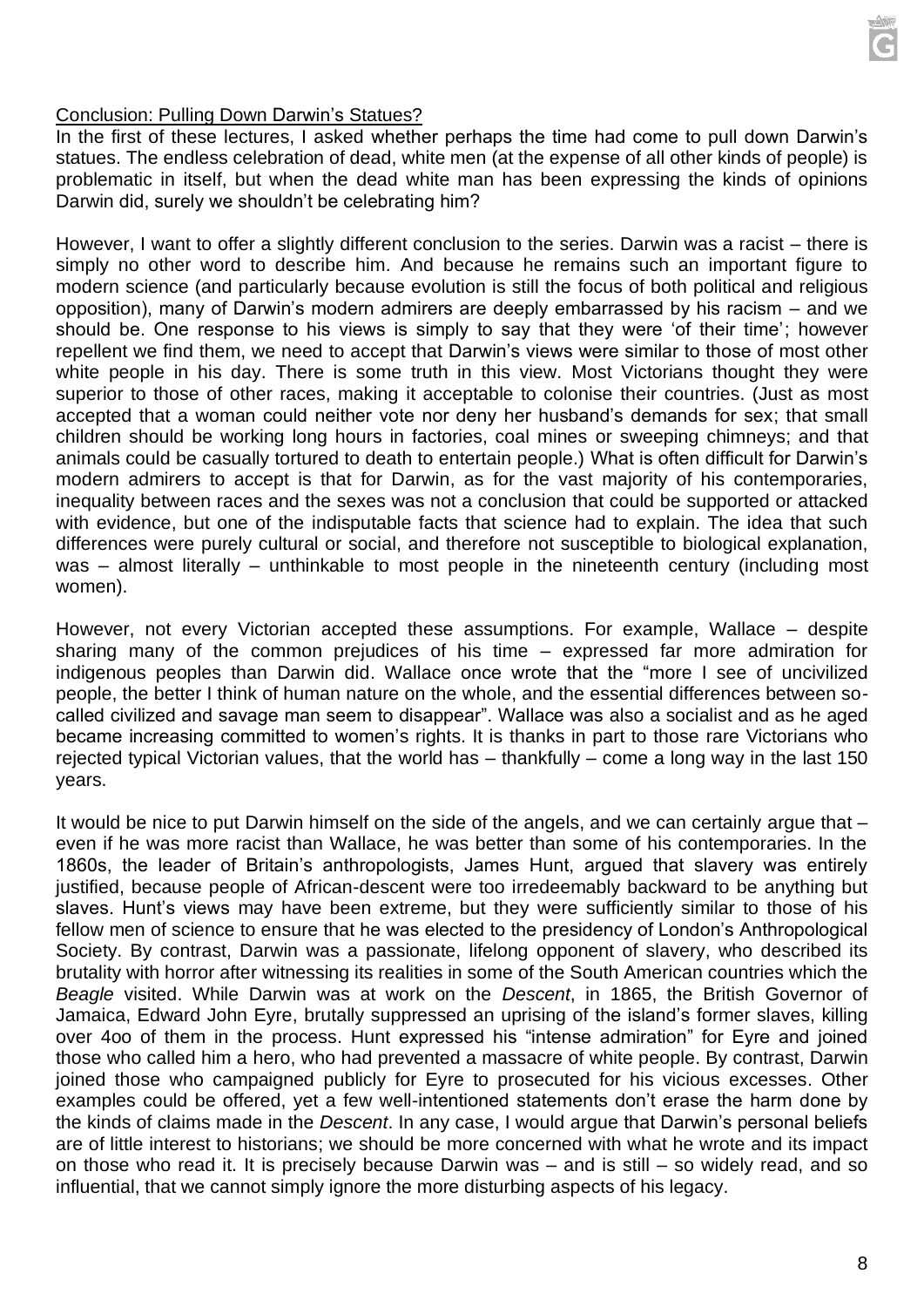So, my suggestion is that don't pull down Darwin's statues, nor stop reading his books. But perhaps we don't need to put up more statues, nor should be celebrating his supposed genius by focussing only on the ideas we still find useful. It would, I suggest, be better to look at the whole range of his work and its impacts.

The particular statue I used to illustrate this point is the one in London's Natural History Museum (NHM); one of my favourite museums in the world. Of course, I would like to keep it open, keep it free to all visitors, and keep Darwin's statue on display, but I think it's long overdue that institutions like this do a lot more to examine their history. Happily this work is now under way. For example, Miranda Lowe, one of the NHM's scientific curators, recently wrote a paper about the imperial origins of many of the objects in the museum's collections, examining who collected them and how. She and he co-author, argue that those who work in museums must not "close our eyes and ears to the difficult origins of the specimens in our collections".

Nor, of course, should any of us with an interest in science and its history ignore the ultimate sources of the wealth that made it possible to build imperial museums, those vast, luxurious cathedrals of science. In the eighteenth century Britain was not just *a* slave-trading nation, it was the world's *leading* slave-trading nation. The vast wealth derived from the Atlantic slave trade provided the massive investment that fuelled the industrial revolution that Darwin was so proud of – and which provided him was so many of the insights that shaped his scientific ideas. Darwin made considerable use of the collections at the NHM and at Kew to do his work, and relied on collectors and correspondents from all over the empire for his data. There is a very literal sense that without slavery and the colonial plantation economies that replaced it, Darwin could not have written his books. And Darwin's ideas were often popular with imperialists, who claimed that their successful exploitation of non-European peoples was just an example of the survival of the fittest. So we can't separate Darwin from racism and imperialism, nor should we try. Personally, I would like to see more of the history I've outlined here being presented in museums, made accessible and explained to visitors. A lot of this work is now underway (thanks, in large part, to the actions of Black Lives Matters protestors across the world). The result will not be to impoverish museums, nor to destroy or deny the past. Instead, museums and history books will be enriched by presenting a much more complete picture of the past, in which a wider variety of voices tell a range of stories that we haven't heard before. Listening to those stories will be a first step to ensuring that we learn from the past, and don't just keep reproducing the same old inequalities and injustices.

© Professor Endersby, 2021

## Further Reading

Darwin, Charles *The Descent of Man and Selection in Relation to Sex* (1871). There are lots of different versions in print, but the Penguin Classics version has an introduction by Adrian Desmond and James Moore that I think is especially good. You can find all the editions online at http://darwin-online.org.uk]

Durant, John (1985). "The Ascent of Nature in Darwin's *Descent of Man*". (in *The Darwinian Heritage*. Edited by D. Kohn, Princeton University Press: 283–306).

Endersby, Jim (2003). "Darwin on generation, pangenesis and sexual selection" (*Cambridge Companion to Darwin*. Edited by M. J. S. Hodge and G. Radick. Cambridge, Cambridge University Press: 69–91).

Lowe, Miranda and Das, Subhadra (2018). "Nature Read in Black and White: decolonial approaches to interpreting natural history collections". (*Journal of Natural Science Collections*, Volume 6, 4‐14. URL: http://www.natsca.org/article/2509)